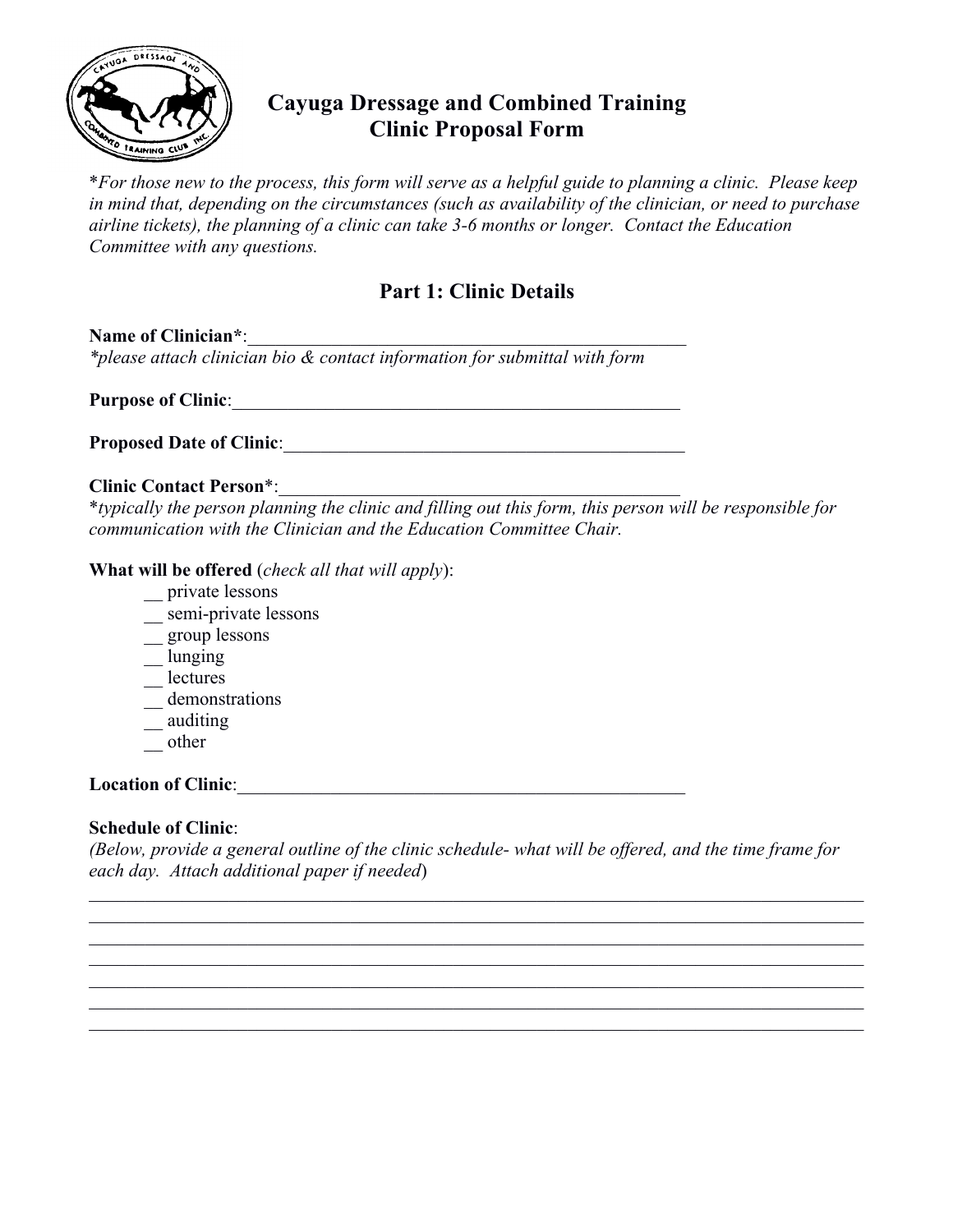

**Fees and Expenses:**

## **Cayuga Dressage and Combined Training Clinic Proposal Form**

\**In this section, the various expenses that may need to be considered are listed, in order to help determine what the cost of the clinic will be. (Please be aware that this list is not necessarily all inclusive.) Note that a clinic may be a flat fee, or a pay per ride/class fee.*

### **Part 2: Clinic Budget**

| Clinician's day/lesson charge                        |
|------------------------------------------------------|
|                                                      |
| Cancellation fee                                     |
|                                                      |
|                                                      |
| *or is clinician willing to stay in a member's home? |
| Lodging for Participants                             |
|                                                      |
|                                                      |
|                                                      |
| Stabling fees                                        |
|                                                      |
|                                                      |
|                                                      |

### **Income:**

Fees for Participants (Club members/ non-members)\*

*\*if fee is not all inclusive, break down the fee for each of the clinic offerings listed in Part 1 lesson, lunging, demonstrations, etc- in space provided below*